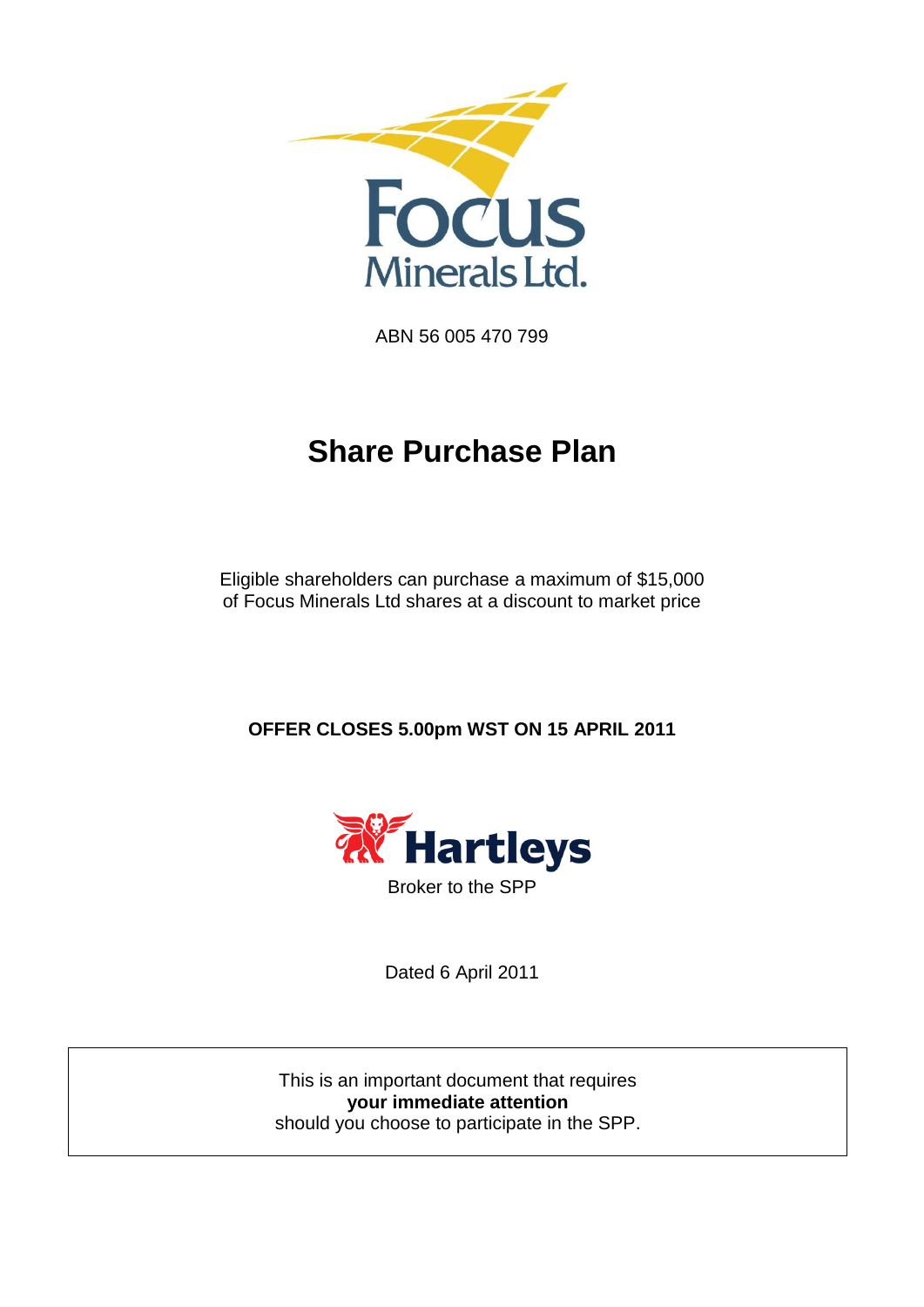# **FOCUS MINERALS LTD PURCHASE PLAN OFFER – TERMS AND CONDITIONS**

The Directors of Focus Minerals Ltd (Company or "FML") are pleased to extend an invitation to each FML shareholder to subscribe for shares in the Company to raise a maximum of \$7.0 million under this Share Purchase Plan ("SPP"). The SPP offers eligible shareholders the ability to subscribe for a maximum of \$15,000 worth of fully paid ordinary shares ("Shares") in the Company through the SPP.

These terms and conditions and the accompanying "Share Purchase Plan Application Form" set out the terms and conditions (Terms and Conditions) of the SPP. By accepting the offer to subscribe for shares in Focus Minerals Ltd (FML) (ABN 56 005 470 799) under the SPP, you agree to be bound by the terms and conditions and the constitution of FML.

# **Opening and Closing Date of the Offer**

The offer to purchase Shares under the SPP opens on 8 April 2011 at 9.00am (WST) and will close at 5.00pm WST on **15 April 2011**.

No late applications will be accepted, however the Directors reserve the right to extend the closing date.

# **Participation by Shareholders**

The right to participate in this offer under the SPP is available exclusively to persons who are registered as holders of fully paid ordinary shares in the Company at 5.00pm (WST) on the record date of 5 April 2011 and whose registered address, as recorded in the Company's register of members, is in Australia or New Zealand ("Eligible Shareholders").

Eligible Shareholders are entitled to apply for a maximum of \$15,000 worth of Shares under the SPP.

To participate, Eligible Shareholders must complete the enclosed pre-printed Share Purchase Plan Application Form in accordance with the instructions on the form and return it together with their payment by 5.00pm WST on Friday 15 April 2011.

# **Do I have to participate?**

No. Participation in the SPP is entirely voluntary. In deciding whether to participate in the SPP, please take time to read these terms and conditions and contact your financial or taxation adviser if necessary.

# **Participation by Directors**

The directors of the company, as Eligible Shareholders, may participate in the offer on the same terms and conditions as all other Eligible Shareholders in FML and their participation is not subject to shareholder approval.

# **Beneficiaries**

If a trustee or nominee is expressly noted on the register of members as holding shares on account of another person (a "Beneficiary"), then the Beneficiary is taken to be the registered holder in regard to those shares. Any application for the Offer is taken to be an issue to the Beneficiary.

# **Purchase Price of Shares to be Issued under the SPP**

The Shares issued pursuant to the SPP will be issued following completion of the Share Placement announced on 6 April 2011 during which 425 million Shares were issued to institutional and sophisticated investors of Hartleys Limited to raise \$32.3m at an issue price of 7.6 cents per Share. The SPP provides the opportunity for FML retail shareholders to participate at the same price as the placement.

The issue Price represents a discount of approximately 14% to the five (5) day volume weighted average price of securities traded on the ASX immediately prior to the trading halt on 4 April 2011.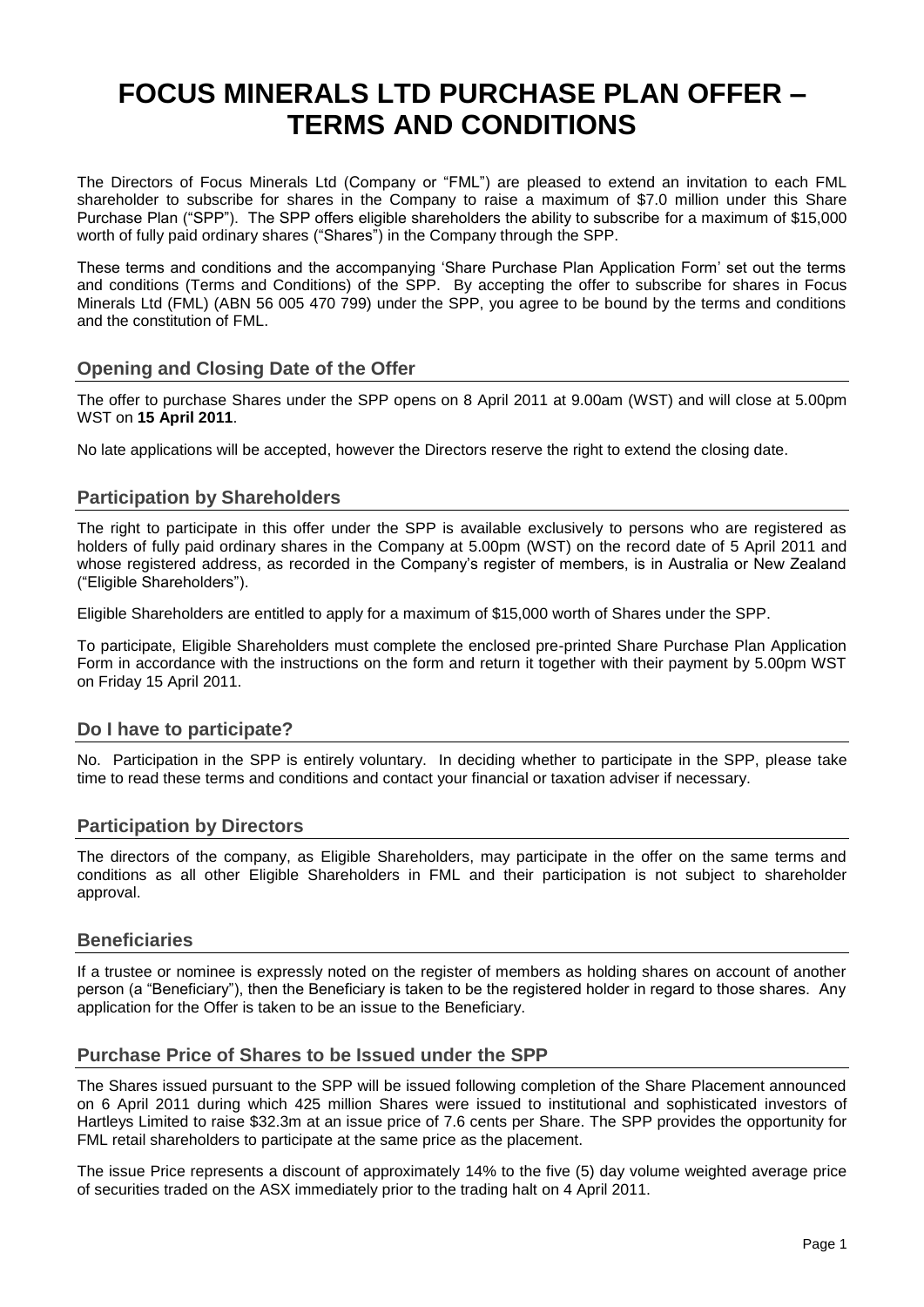# **SPP Purpose and Structure**

In accordance with ASX Listing Rules, the number of Shares that may be issued by FML under the SPP cannot exceed 30% of the number of fully paid ordinary shares already on issue. In the event of subscriptions exceeding the maximum permitted, shares will be issued on a **first-in-first served basis**.

The directors of FML have assessed the capital requirements of the Company to achieve the expansion of gold production, resource and reserve development expansion programmes including the acceleration of exploration activities on the Company"s Treasure Island prospect. As such the Directors have decided that the proceeds of the SPP will be a maximum of \$7.0 million totalling 92.1 million Shares.

Any shortfall to the Offer may be placed at the discretion of the Board of Directors should applications total an amount less than \$7.0 million.

#### **Indicative Timetable**

Record Date (5.00pm WST) Tuesday 5 April 2011 Announcement of Share Purchase Plan Wednesday 6 April 2011 Dispatch of Entitlement and Acceptance Forms Friday 8 April 2011 Opening Date of Offer **Friday 8 April 2011** Closing Date of Offer Friday 15 April 2011 Allotment of shares under the SPP Tuesday 19 April 2011 Dispatch date for holding statements Thursday 21 April 2011

**Dates subject to finalisation**

These dates are indicative only. FML may vary the date and times of the Offer (including shortening or extending the closing date) without notice. Accordingly, Eligible Shareholders are encouraged to submit their pre-printed Share Purchase Plan Application Forms as early as possible.

If FML rejects, or partially rejects, an application, FML will promptly return to the Eligible Shareholder the relevant subscription monies, without interest.

All Shares issued will rank equally with existing shares in FML and will carry the same voting rights, dividend rights and entitlements to dividends, rights and bonus issues.

# **Risk Factors**

Before deciding whether to accept the Offer, you should refer to the current market price of FML Shares, which can be obtained from daily newspapers, stockbroker, financial adviser or the ASX.

Owning shares in FML, is considered a speculative form of investment and that the future price of the Company"s shares can rise or fall.

Also, shareholders should be aware that there is a risk that the market price of the shares may change between the date of this Offer and the date when the new shares are issued to you under the SPP. The value of the Shares you receive may rise or fall accordingly.

Finally, shareholders should note that the offer is not made under a Prospectus or other disclosure document and does not require the type of disclosure required under the Corporations Act 2001. Shareholders must rely on their own knowledge of the Company and previous disclosures made by the Company on ASX. You should consult your professional adviser when deciding whether or not to accept the offer and participate in the SPP.

#### **Discretion and Disputes**

FML reserves the right to waive strict compliance with any of the terms and conditions. Any powers or discretions of FML may be exercised by the Directors of FML or any delegate of them.

FML may determine, in any manner it thinks fit, any difficulties, anomalies or disputes which may arise in connection with or by reason of the operation of the SPP, whether generally or in relation to any participant or application. A determination made by FML will be conclusive and binding on all participants and other persons to whom the determination relates.